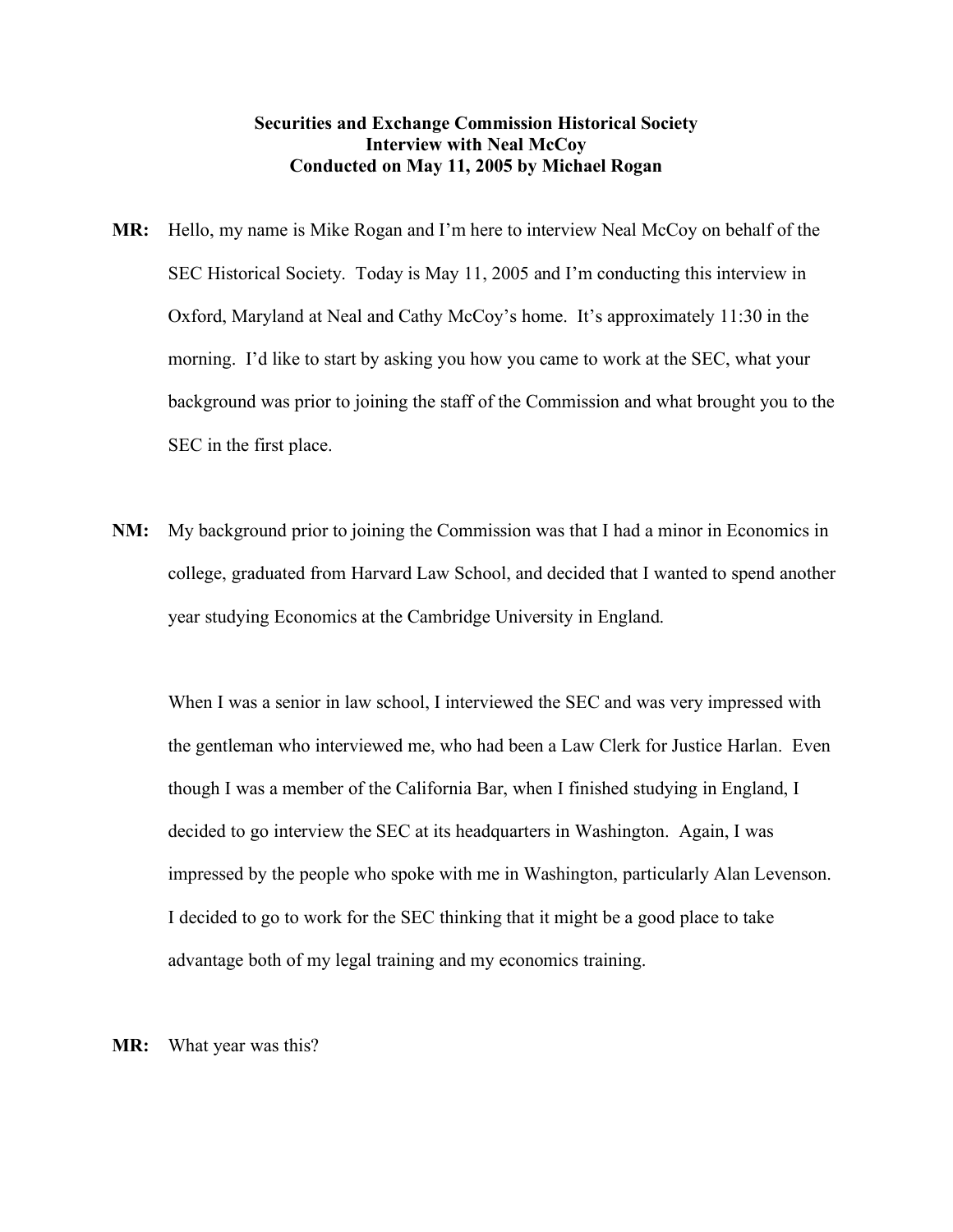- **NM:** This was 1966.
- **MR:** And where was the Commission located at that time?
- **NM:** I believe it had moved to 500 North Capitol Street and maybe just gotten there the summer before I signed on, but I'm not really sure about that.
- **MR:** Do you remember what Alan Levenson's position was at the time; what Division he was in?
- **NM:** He was the head of the Branch of Administrative Proceedings in the Division of Corporation Finance. At that time, each of the major Divisions, primarily Corporate Finance and Corporate Regulation, had their own investigative unit. There was no Division of Enforcement and Alan was head of Corp Fin's investigative init.
- **MR:** What was your initial position with the Commission?
- **NM:** Staff Attorney.
- **MR:** In the Division of Corporation Finance with administrative proceedings?
- **NM:** Right.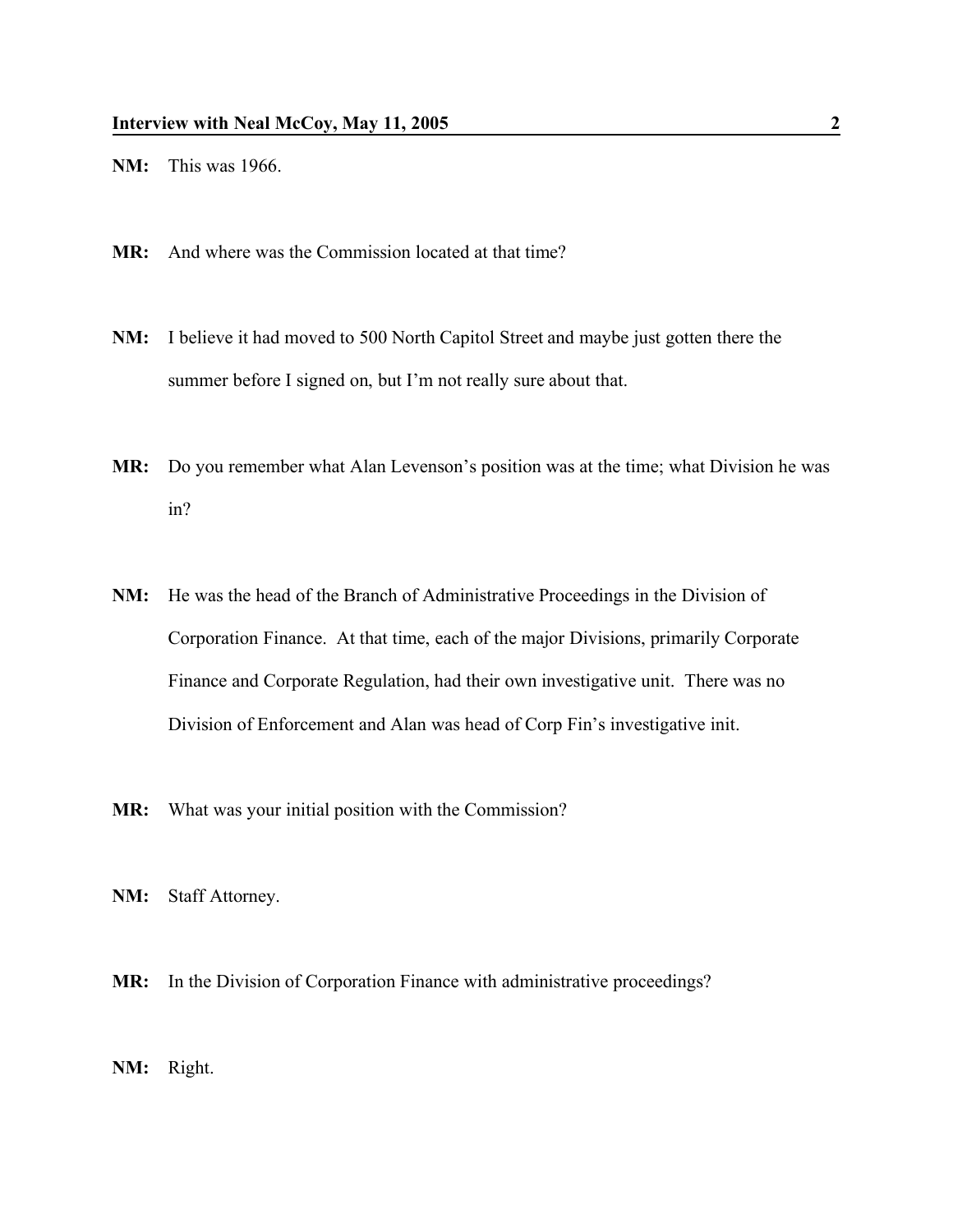- **MR:** Do you remember the first thing you worked on or what's the first matter that comes to mind in terms of a representative career experience for you when you were just starting out?
- **NM:** I can't remember the first thing or things that I worked on. I do recall spending a lot of time with Bob Morganthau's office in the Southern District of New York. He was head of that office at the time.
- **MR:** And still is today?
- **NM:** It's local government today, but then it was the US Attorney. And I spent time in New York working with several assistant US Attorneys on cases that had been referred criminally by the SEC, maybe there were some that weren't, but I spent a lot of time working in the Southern District.
- **MR:** And were these for violations of the Registration requirements or the Anti-Fraud provisions?
- **NM:** Mostly disclosure and fraud violations. To this day it remains difficult to get an Assistant US Attorney to try a '33 Act Section 5 case. I also spent some time over the years as someone who would be sent to be an expert witness on securities laws where a US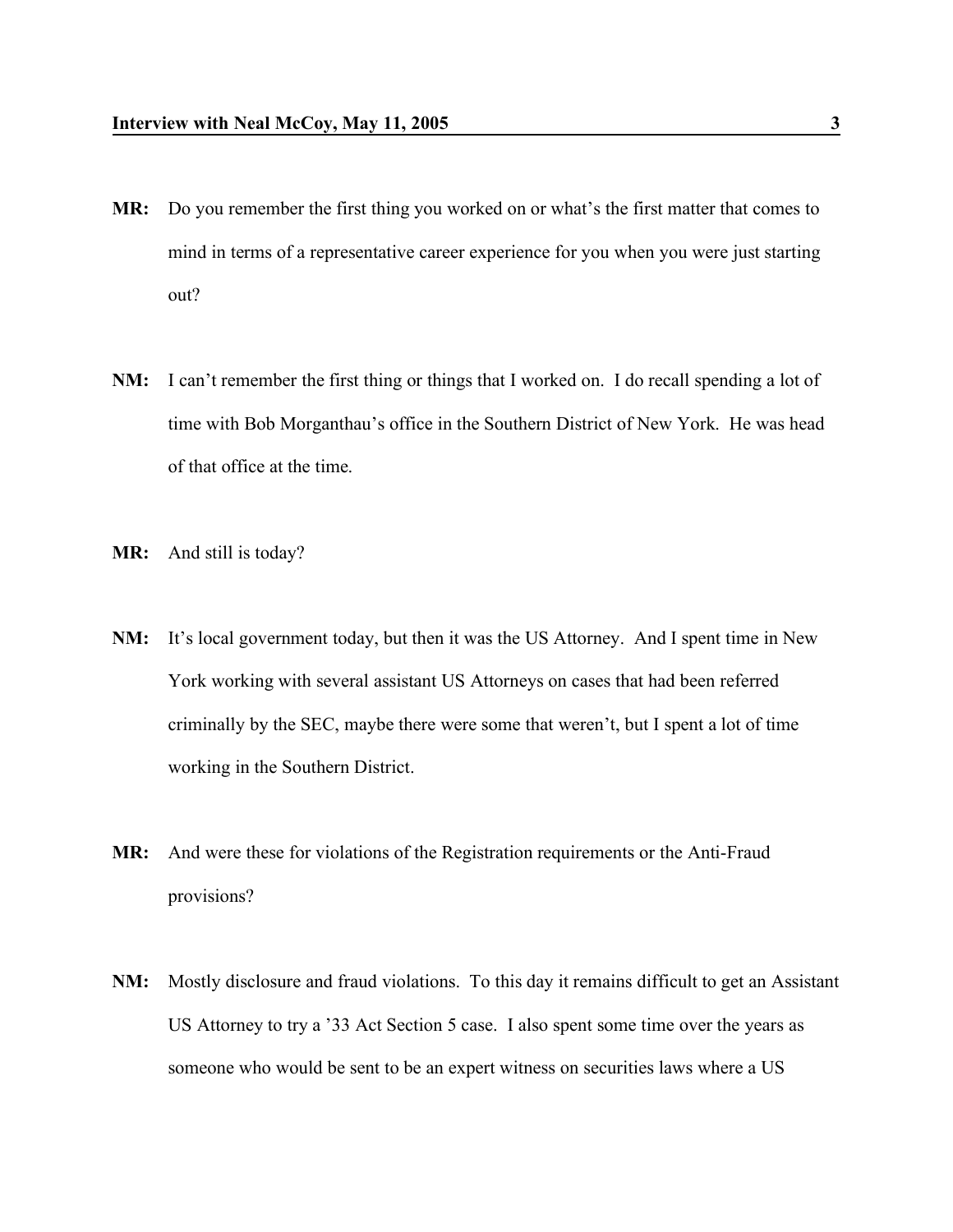Attorney was trying a case. While Section 5 was not very technical, they always wanted a less technical charge of disclosure problems and fraud. There have been some Section 5 cases or '34 Act Disclosure cases but my belief is there still haven't been as many.

- **MR:** So after you joined the staff in Corporation Finance in the Administrative Proceedings Office, tell me a little bit about your career path after that.
- **NM:** I worked in that office for approximately I think two and a half to three years. I then became a Legal Assistant to then Chairman Hamer Budge. And I stayed there I believe until late '69 or early 1970; my memory is a little hazy. I worked with Judge Budge, as he was called, for two years give or take. And then I became Chief Counsel of the Division of Corporation Finance.
- **MR:** You were Legal Assistant and then you had another position with Judge Budge for two more years or was that was one two-year period?
- **NM:** Right.
- **MR:** Maybe you could share what the Legal Assistant to a Commissioner's role was and then whether there were any sort of major issues that you remember from that time with the Chairman that the Commission was particularly focused on in the early '70s.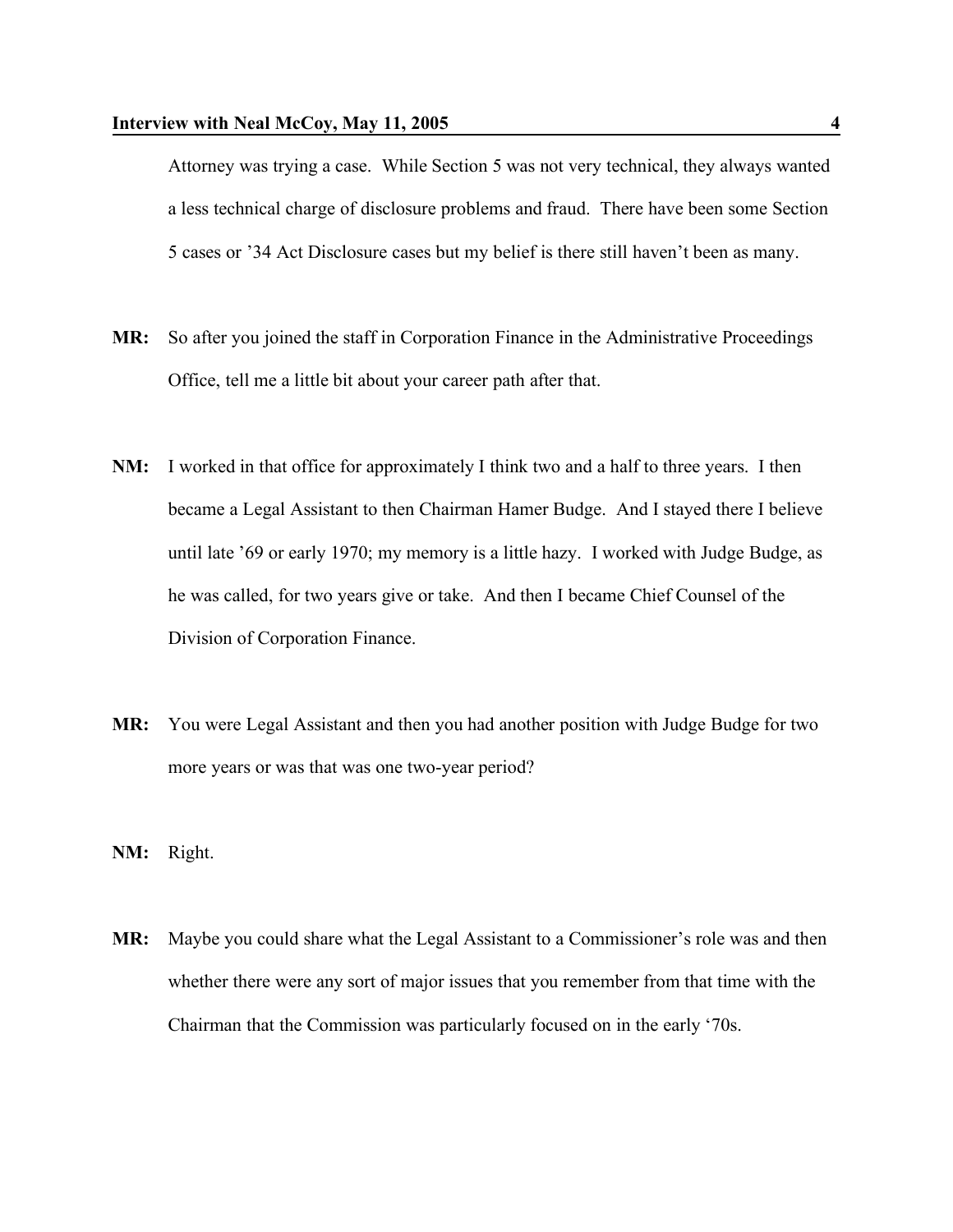- **NM:** The primary role of the Legal Assistant is to review the items on the calendar each day and advise your Commissioner of what you think of the Division's recommendation whether it's good, bad, needs to be strengthened—whatever. I played an additional role; it was my job to interview new employees for the Washington office and the Judge had some concerns that we weren't getting the employees we needed and wanted someone from his staff to interview prospective hires—not necessarily initially but at the point of when whatever Division head decided to hire; it's not like I was screening.
- **MR:** And do you remember any people that you did that initial screening for that went onto long careers with the staff?
- **NM:** No.
- **MR:** And what were the key issues at the Commission in those years? Was that before fixed commissions were under siege?
- **NM:** I think they were under siege at the time. One of the sub-areas of expertise that I developed as a Legal Assistant was the Public Utility Holding Company and there were several important '35 Act cases, basically concerned with in one way or another expanding a regulated utilities business.
- **MR:** And was Frank Wheat on the Commission then? Was that the time of the Wheat Report?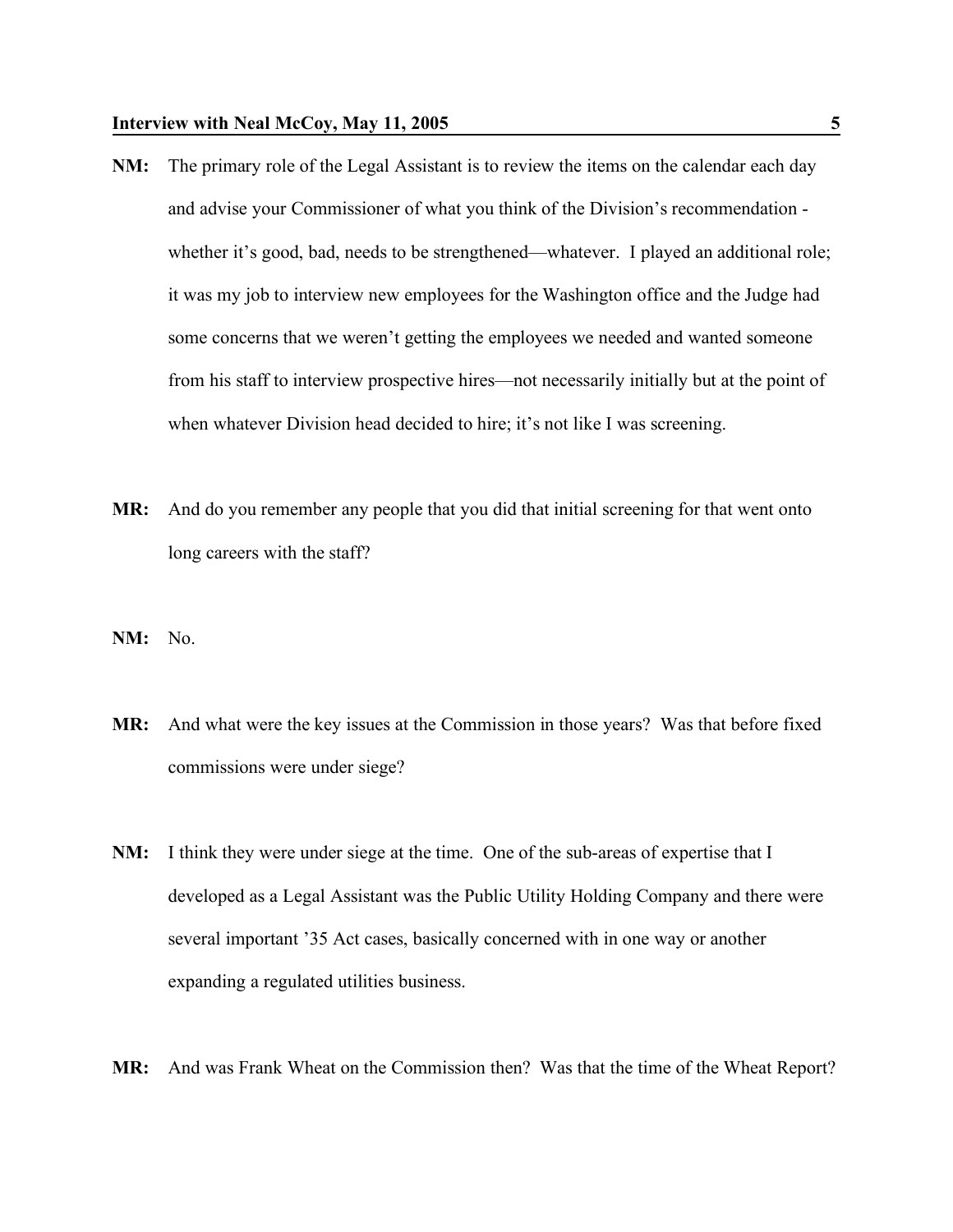- **NM:** That was the time of the Wheat Report. Dick Smith had some sort of institutional investor study going on as I recall in that general period.
- **MR:** And then after you were in the Chairman's Office, you went to become Chief Counsel of the Division of Corporation Finance where perhaps it would be worth describing what the Chief Counsel's role is in terms of the Division and what major initiatives you were part of when you were in that Office.
- **NM:** Well the role basically was two-fold. One, you were the lawyer for Assistant Directors and other staff lawyers and the Branch Chiefs of the Branches. If they needed a legal determination of some sort, they would bring it to the Chief Counsel's Office. The other thing that the Chief Counsel's Office did was to respond to no action letters, and as I recall we issued something in the range of 7,000 to 8,000 no action letters annually. This was prior to Rule 144, and they were all reviewed by the personnel of the Chief Counsel's Office.
- **MR:** And they were done with seven copies and carbon paper?
- **NM:** That's right. The other thing the Office did was draft the forms and rules. I had two people on my staff; the first was named Charlie Sheppe, S-h-e-p-p-e, I think it was and the second was Roland Cook. This was before the Office of Disclosure Policy, which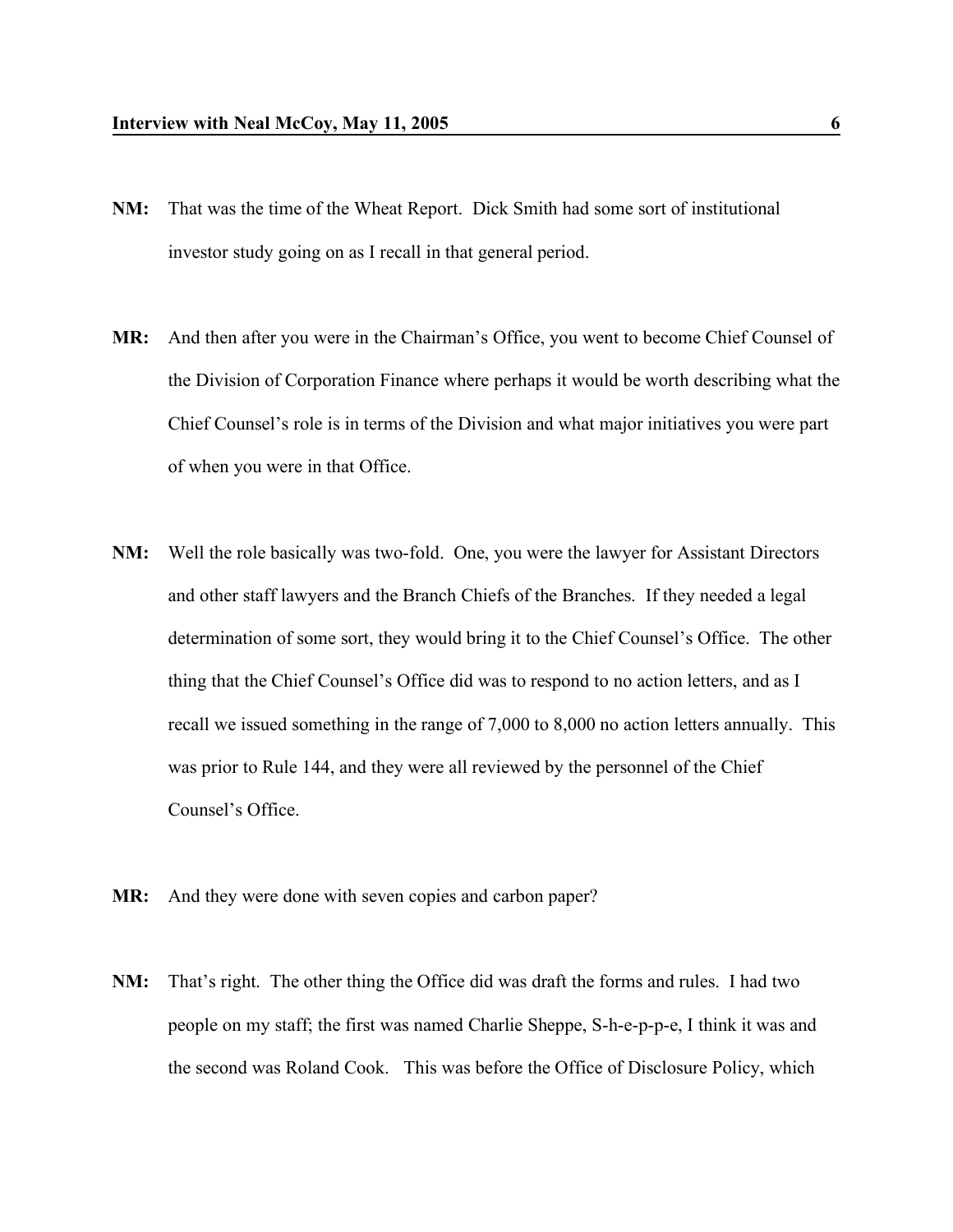now writes rules, was formed. Those two guys for years wrote everything, put it out for comment, and got it issued.

I think probably the biggest change that occurred not too long after I took over as Chief Counsel was the decision to make all no action letters public. Before that they were not public and I think in terms of informing companies and the Securities Bar, the act of making them public was just phenomenal.

- **MR:** And what was the impetus for making them public? What caused that decision to be made?
- **NM:** Alan Levenson, who had been out in the private world for a brief period before he came back as Division Director, felt that the SEC simply had an obligation to try to help out the securities bar and keep the issuers who deal with us as informed as possible about what we were doing. A number of us agreed that it was simply a way to try to better do our job by having those who deal with us be informed.
- **MR:** And you had mentioned something like 7,000 or 8,000 no action letters because this was the time before Rule 144. Can you talk about your role in the adoption of Rule 144 because that was at the time you were in the Chief Counsel's Office.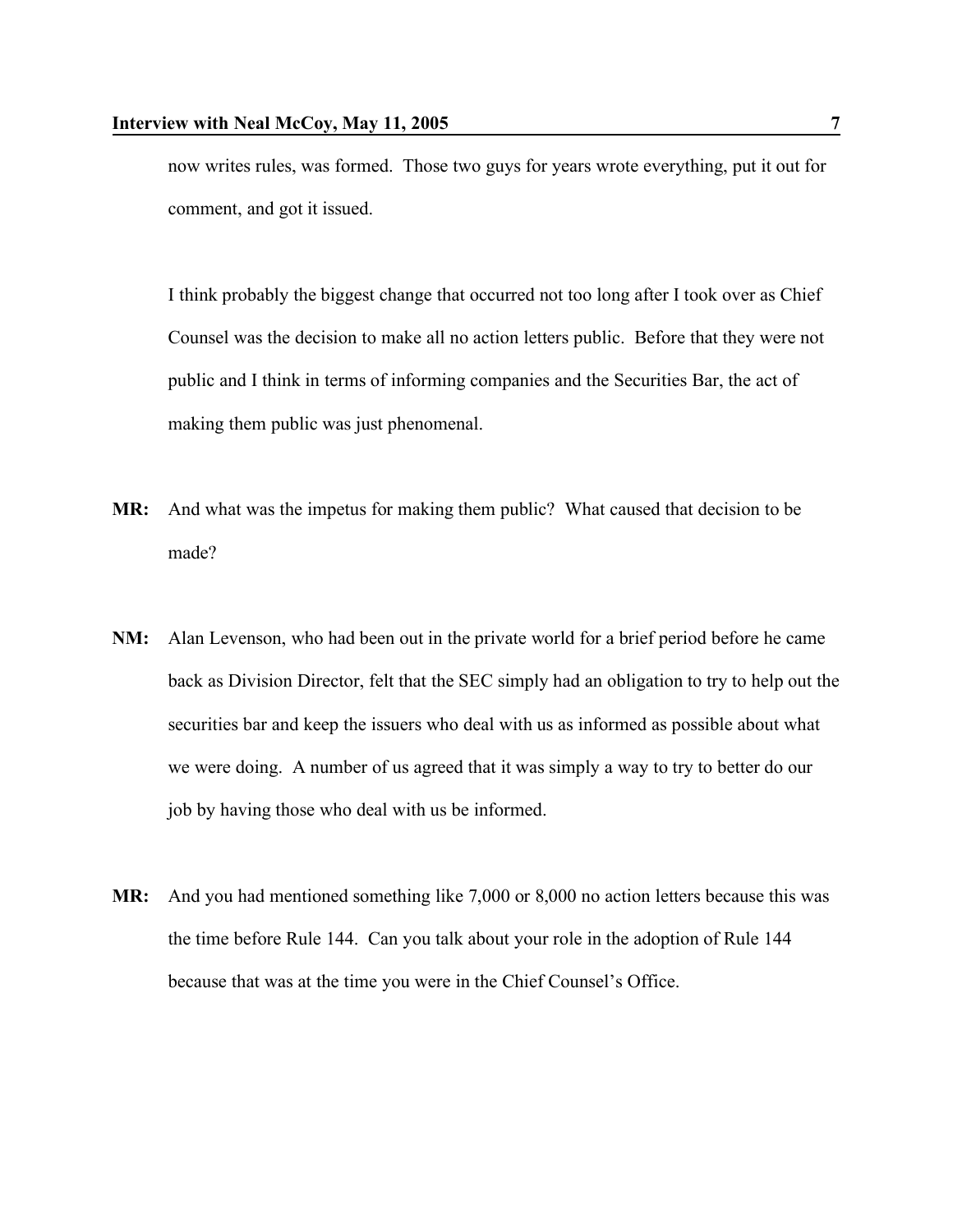- **NM:** Yes; Alan and I had spent a lot of time trying to figure out a more effective system than just the no action letter system. And we hit upon the idea that it wouldn't be possible to draft a rule proposal that would (a) keep everyone informed, (b) provide guidance so that we wouldn't have to do such things as every time someone wanted to sell securities submit a no action to the letter to the SEC for it to decide when there had been a change in circumstances.
- **MR:** It's hard to imagine that you had to go to the government to say that you needed to pay college tuition and so you had to sell stock and that was a sufficient change in circumstances.
- **NM:** And the joke in the office was that we were sort of hoisted by our own petard because why would you view death as a change of circumstances?
- **MR:** Was there a lot of controversy at the Commission level with Rule 144 and was that the first, as I think about it, the first of the so-called Safe Harbor rules?
- **NM:** Right.
- **MR:** We now come to use safe harbors in many different contexts in the securities regulations and so the concept of a safe harbor, I think was pretty unique.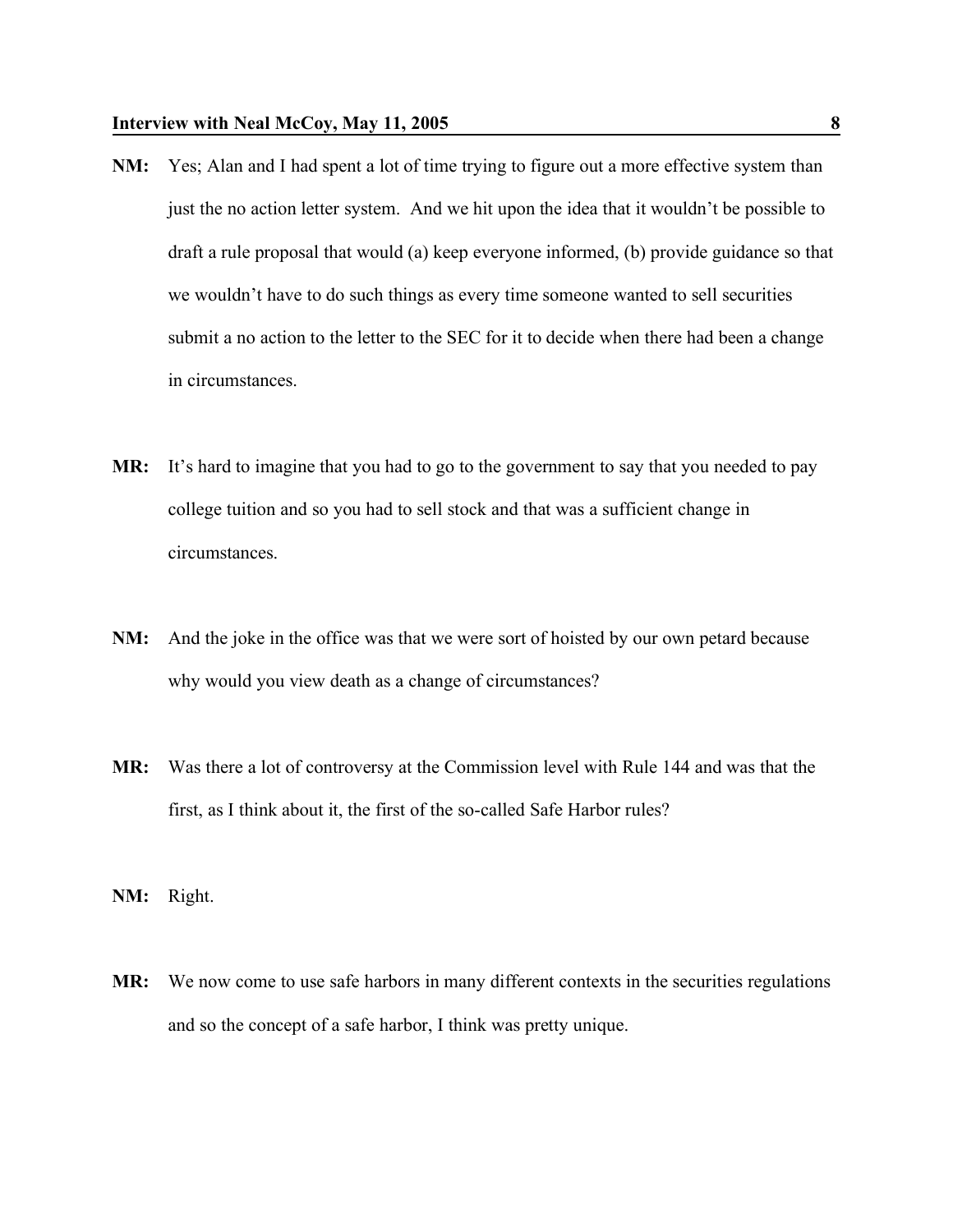- **NM:** There was not any real challenge to the proposition of moving ahead with some type of rule. You had maybe differing views on how many securities could be allowed to be sold and the terms of the ultimate rule, but those were worked out and I think all the Commissioners were solidly on board.
- **MR:** I think it's a testament to the rule. It's thirty to thirty-one years later and the rule still works great and everyone relies on it and the whole securities industry, of all the rules, the one they all know is Rule 144.
- **NM:** That's true. I can't think of another rule that is still relied on that heavily after the period of time that's passed since its passage.
- **MR:** You then were in the Chief Counsel's Office; where did you move next?
- **NM:** I became an Associate Director I think in 1974.
- **MR:** And you were Associate Director, Division of Corporation Finance responsible for Legal and had the Enforcement Division been formed by that time?
- **NM:** Yes; I was responsible for my share of the Assistant Directors and the branches thereunder, which I think was two. I was responsible for liaison with the Enforcement Division and I was responsible for liaison with the state securities administrators and I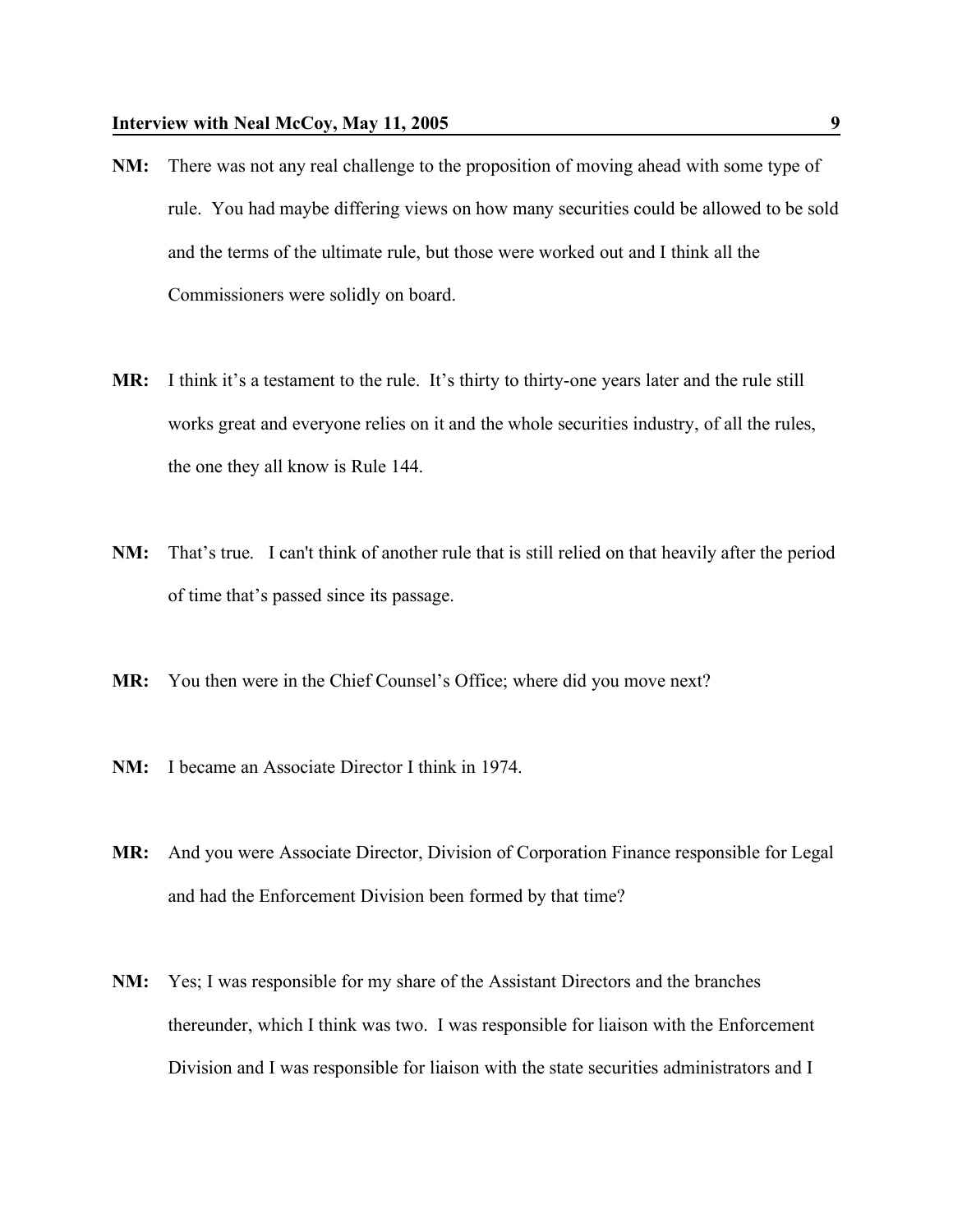remained in charge of the Chief Counsel's Office as a supervisor. I was not—let me be clear about that; I was no longer the Chief Counsel.

**MR:** Right.

- **NM:** Jack Heneghar was.
- MR: But you had oversight for that office?
- **NM:** Jack Heneghar was the guy who really taught me securities law, particularly under the statutes of Corp Fin.
- **MR:** There is a Jack Heneghar story. Do you remember the time that Thomas Hoving from Tiffany's came in to meet with Jack and the staff because Tiffany's wanted to sell shares of Tiffany's stock on the store floor as a Christmas promotion? Mr. Hoving was told that this was a problem under the '33 Act and he flew down from New York to meet with Jack Heneghar, a very crusty old Irishman. We had this New York Brahman and this crusty old Irishman, and Jack was explaining to Mr. Hoving why the securities law wouldn't permit him to sell individual shares of stock on the floor of Tiffany's at Christmas time.
- **NM:** I've heard that over the years.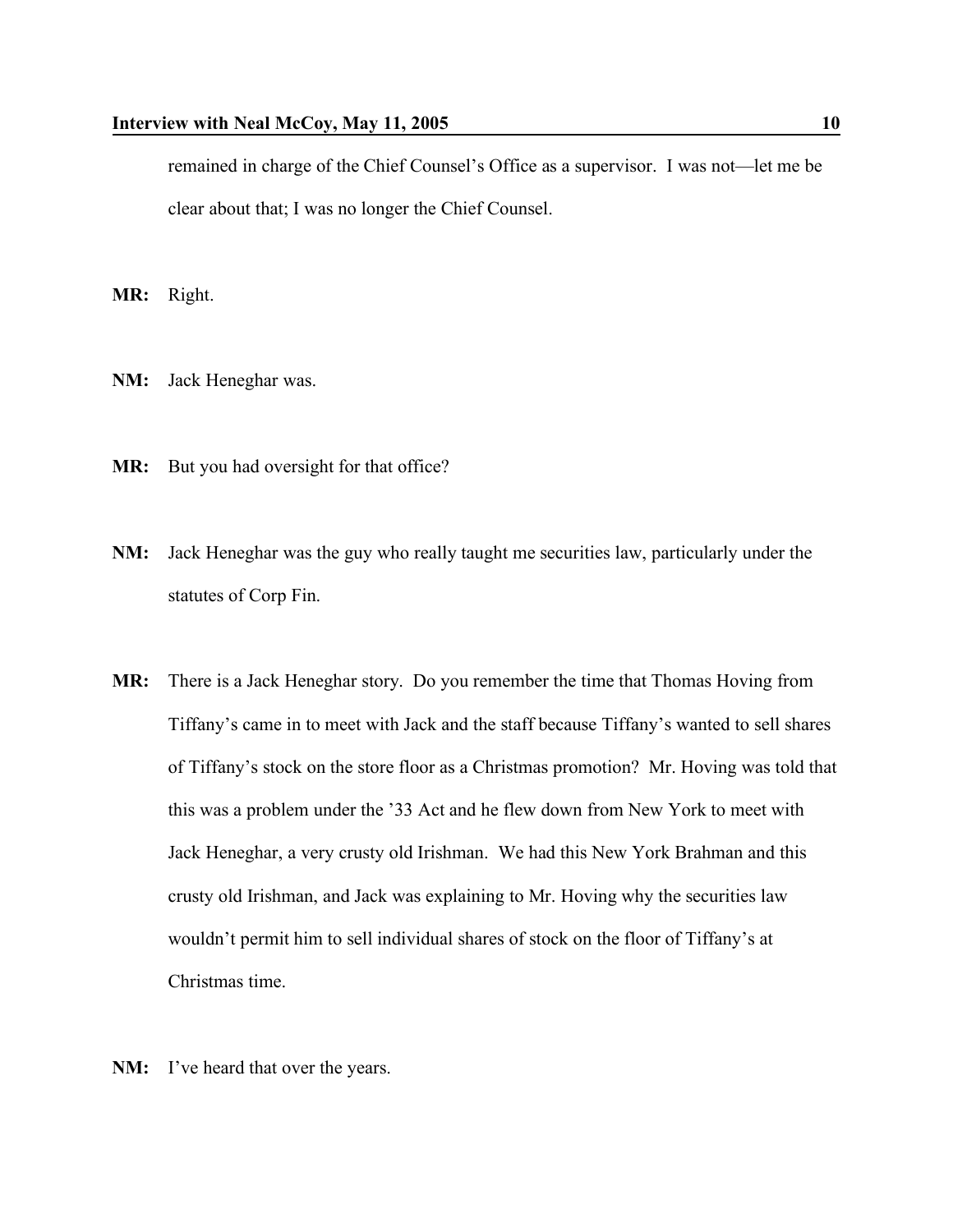- **MR:** And at this point, so it's the mid-'70s. You were the Division's liaison with Enforcement. What were the big Enforcement issues at the time that Corp Fin would have been involved in and what was the relationship between Corp Fin and Enforcement as areas of responsibility that had previously been Corp Fin's moved to another Division?
- **NM:** Probably the main one was that the Branch Chief or Assistant Director or for that matter anybody else in the Division was not supposed to refer anything to Enforcement unless it came through me and was approved by me. The other thing is that from time to time I would be able to provide some legal advice to Enforcement attorneys on how to proceed ahead on either something we had sent down or something Enforcement had come up with from elsewhere; but advice dealing with the acts for which Corp Fin had responsibility.
- **MR:** And were you involved then in the foreign payments issues?
- **NM:** I was—Ralph Hocker and I were in the confession booths, I called them.
- **MR:** Ralph was another Associate Director?
- **NM:** Ralph was another Associate Director and it was the two of us. When companies voluntarily came to the Commission, they would come see Hocker and me and confess.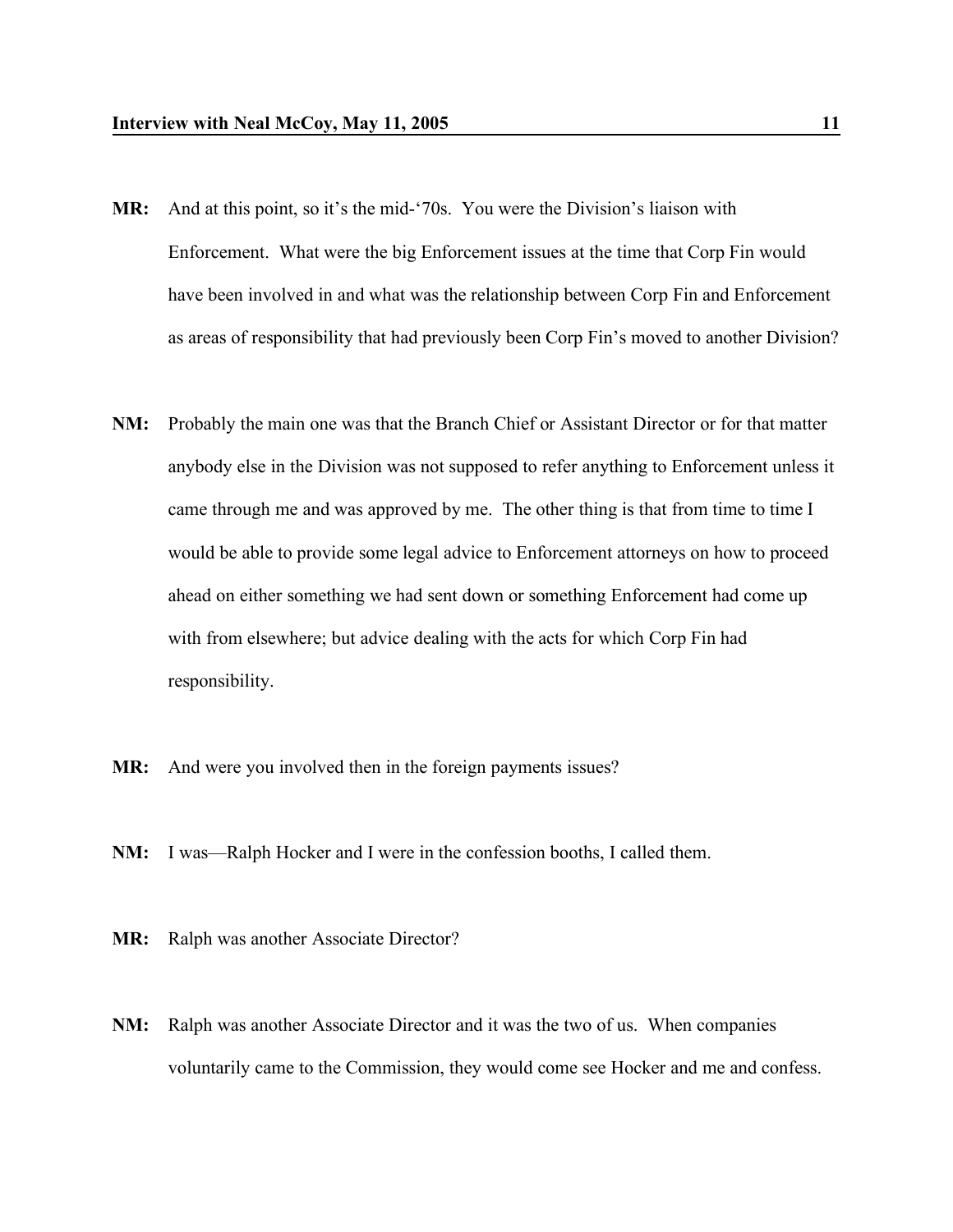Two guys came from a Texas law firm and lo and behold they discovered a client with a Foreign Corrupt Practices problem. The client harvested grapes across the Rio Grande in Mexico. The donkeys would come out of the mountains with the grapes on their backs; donkeys are very bulky animals and they refused to cross the Rio Grande.

So the company had bribed the bridge toll keeper to let a truck come across from the United States and load the grapes up and then drive back across the Rio Grande and, as they were expected to do, they went back five years to get the amount of the bribes and there had in fact been \$5,000 worth of bribes over the five-year period. So you'd get that kind of thing, although this may have been the most farfetched one I heard. But the things you listened to were all the way from pretty large and substantial bribes to things that were not really really great, but it was interesting. I spent a lot of time sitting in an office listening to people confess their Foreign Corrupt Practices Act offenses.

- **MR:** As a regulatory matter, how was that moved forward? What would happen after a company came in and said they had made a significant foreign payment to a government official? How would the Commission as a whole react to that kind of thing? Who would be involved in and consulted and how would it be decided what the remedy was going to be?
- **NM:** Generally speaking, the conclusion of the people visiting Hocker and me was that some disclosure was going to be necessary and they talked to us about the disclosure they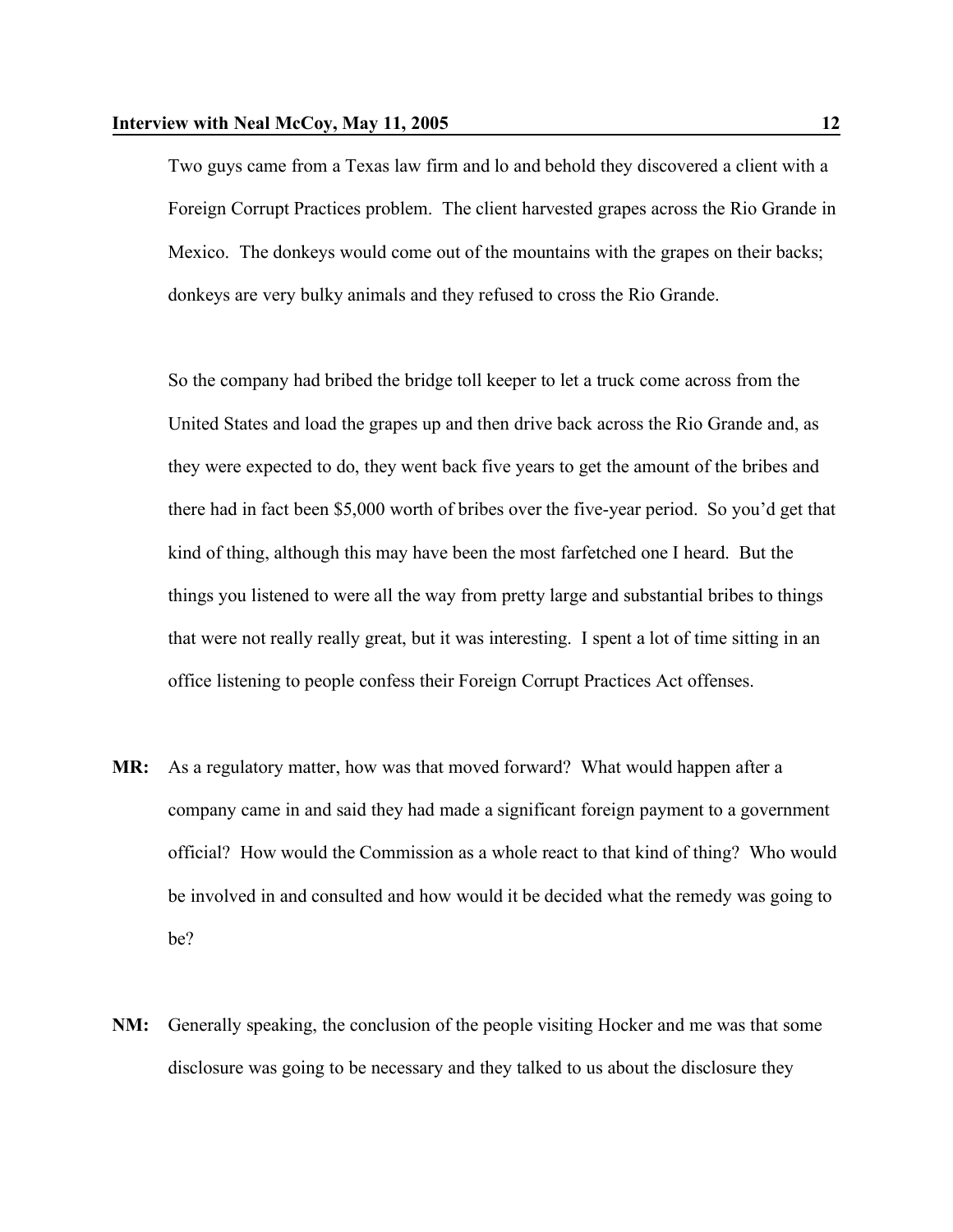proposed to make. If they didn't want to disclose or if we were not satisfied that they were telling it quite right we would get Stan Sporkin of the Division of Enforcement and they would by and large take it from there. Or, obviously, Enforcement handled cases that they had discovered through other means than us.

- **MR:** But the voluntary program was administered by Corp Fin?
- **NM:** Corp Fin.
- **MR:** And another big issue that I remember from those years was the disclosure of projections, which now are a routine part of public company disclosure documents and filings. Were you involved in the Commission's policy on projections during this era?
- **NM:** I was, and I frankly was never a strong supporter of the policy.
- **MR:** Which was to prohibit the disclosure?
- **NM:** Which was to prohibit the disclosure. I felt that as regulators we could deal with problems over projecting or inaccurate projections. But it was not a popular suggestion with Ralph Hocker and with the Assistant Directors of Corp Fin. There were five of them as I recall at that time. And they didn't think that from a review comment letter process that they could satisfactorily deal with the issue of projections and my thought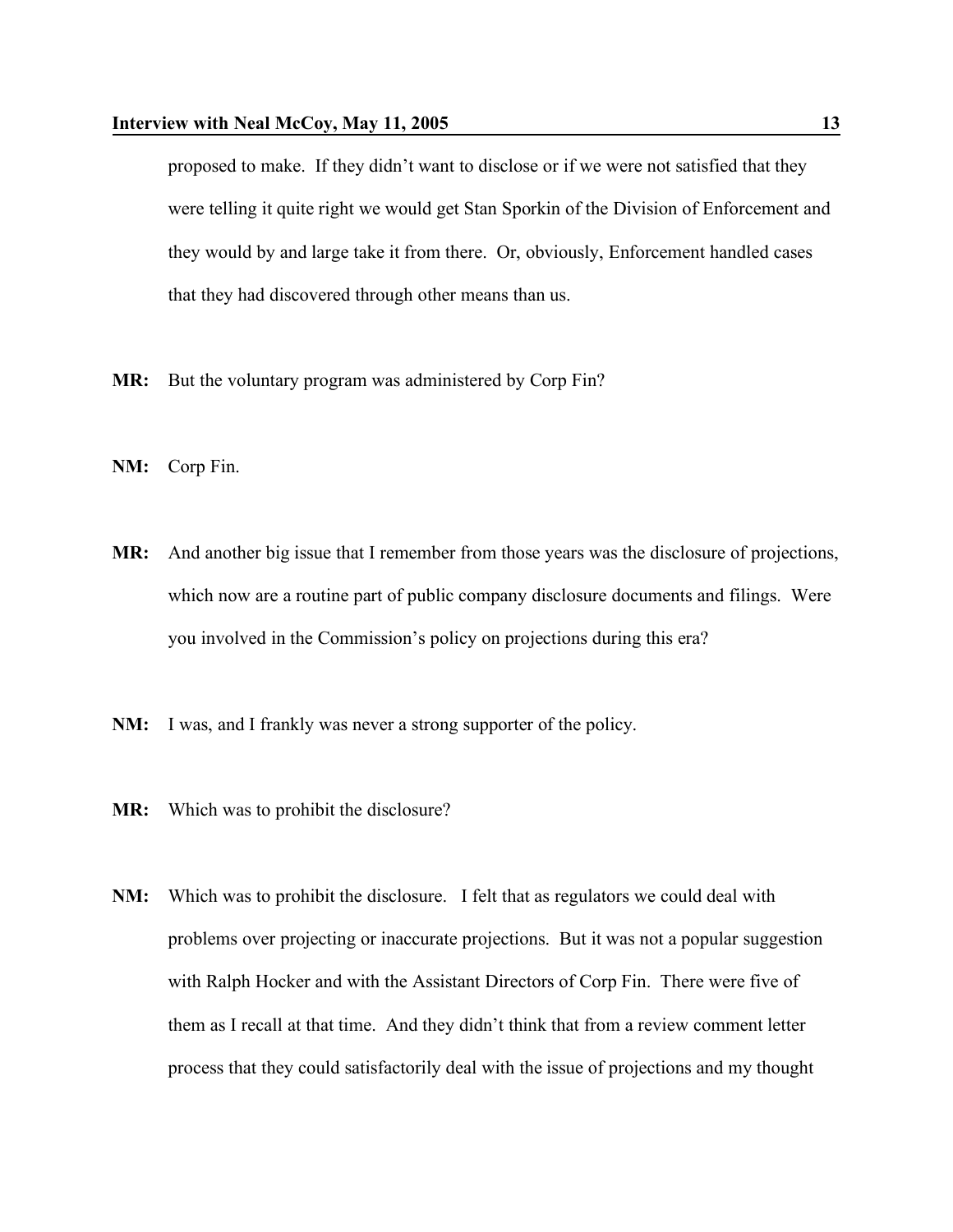was that probably is right; you can deal with them from a fraud standpoint, but for the Branch Examiner to sit there and try to come up with some comment on a company's projections, I think would have been very work intensive and was probably not the way to go.

I think there probably was a way of handling that but not without probably simply filing and the branches not commenting on projections and leave them be. But at any rate, at that time the long-standing policy was not changed.

- **MR:** Rule 144, projections, foreign payment scandal—what other big initiatives do you remember from the '70s?
- **NM:** Rule 146, which was a private placement rule which no longer is with us; Rule 147, which was the Intrastate Offering; Rule 145, which was the Merger and Acquisition Rule…
- **MR:** Which we still work with today.
- **NM:** Right; I'm trying to think of some of the disclosure issues.
- **MR:** What was the atmosphere in Corp Fin at the time in the the front office, Alan Levenson and yourself and Ralph Hocker?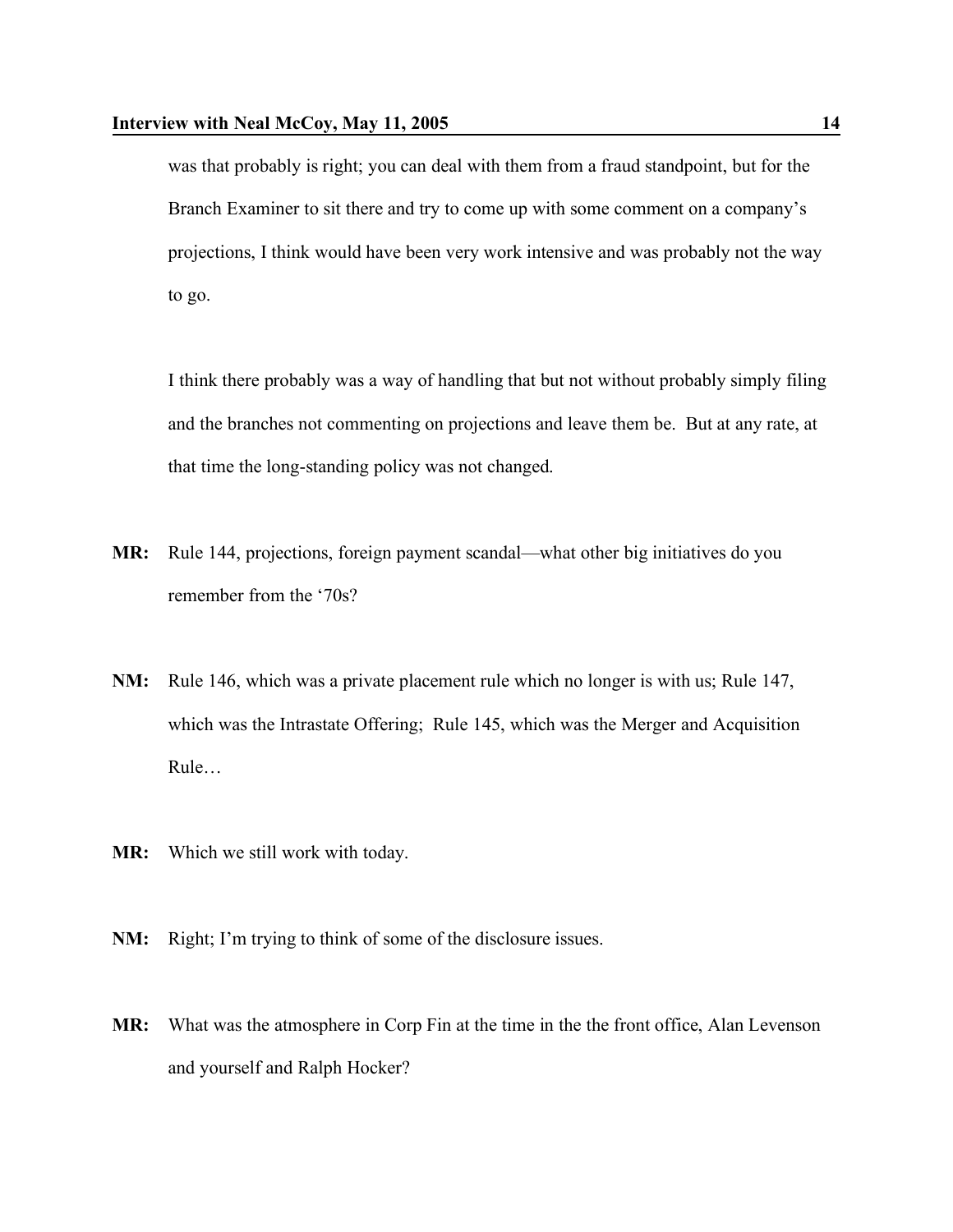- **NM:** And Tom Holloway.
- **MR:** How did the Division run? Was Alan a consensus leader? How did he administer the Division with the Deputy Directors, with the Associate Directors?
- **NM:** Alan was very much a consensus leader and his style of leadership was to assemble in his office himself down to the Branch Examiner or Attorney and everybody in between to discuss whatever the particular problem was. And he would go around the room; there would be five or six people in the room and he would get our views and then make a decision. It was his way of dealing with issues that he had to decide.

Again, each of the Associate Directors had their two Assistant Directors pods under them. What got to Alan would come through one of the three of us depending on which Associate Director pod the branch was in. He employed the same approach generally speaking on rule making except he'd probably get all three Associate Directors and Charlie Sheppe, Roland Cook and later Dick Rowe or the Office of Disclosure Policy. But again, he would go around the room and ask, is this the right approach and is this what we want to do? It was time consuming, but it did take advantage of Division experience and expertise.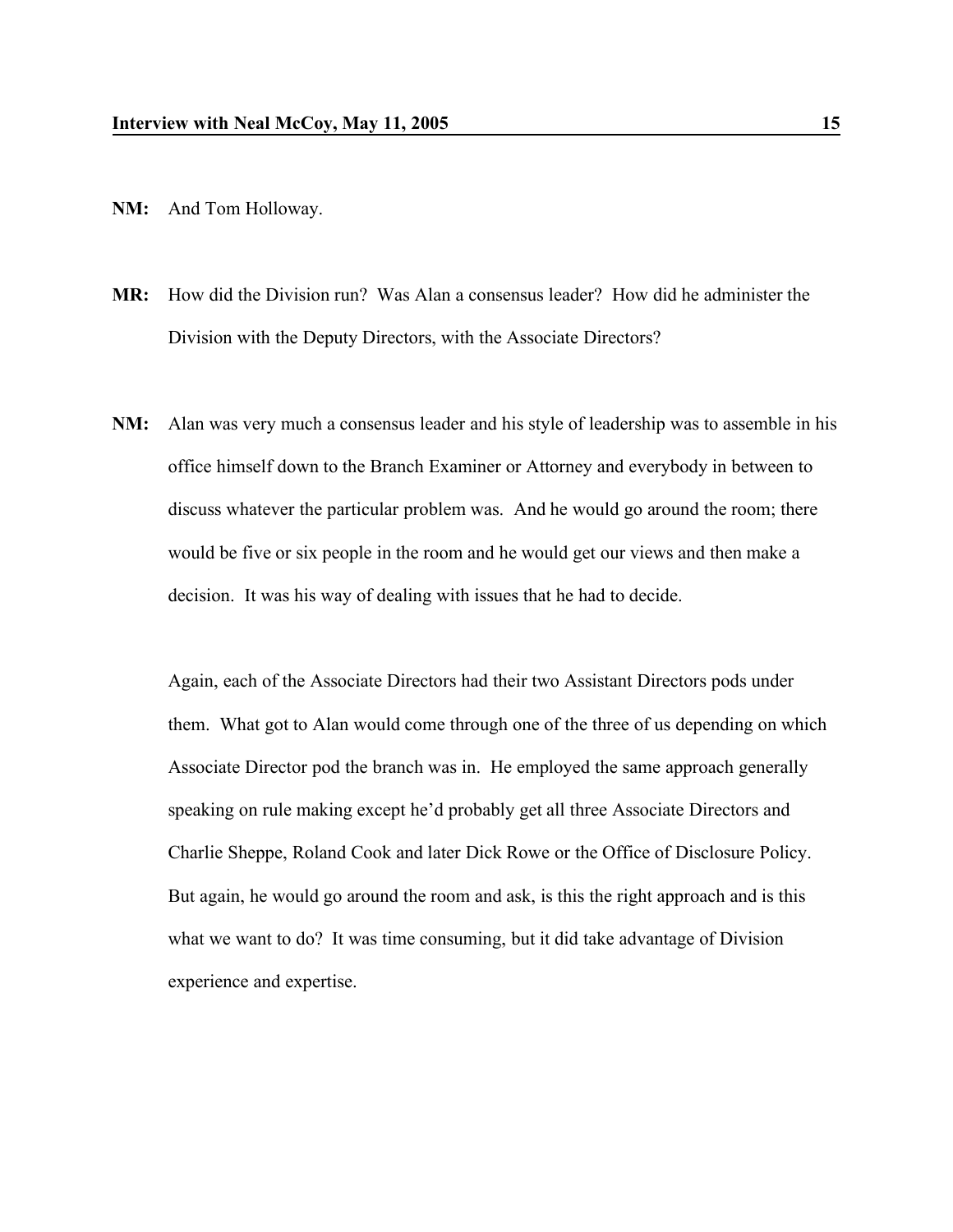- **MR:** Another matter that I remember you taking a leadership role on was the effort to relocate the Commission to Buzzard's Point. And I wonder first of all, I think at the time there was some feeling that maybe the Agency wasn't in favor and that. Can you just give us the background on that because I know for quite a while there was a significant effort at the Commission staff to deal with this.
- **NM:** I'm not quite sure how I got drafted, but I got a call from Ray Garrett wanting me to sort of be the point man on the relocation to Buzzard's Point. I remember Ray and I got in his car, he had an assigned chauffeured car, and so we were driving off for the first time to take a look at the proposed site on Buzzard's Point which was in Southeast Washington. We headed down South Capitol Street and then off into some side roads, on—oh I can't remember the name of the entire land stretch, but I remember just run down buildings and a place that was so tawdry and run down that a municipality shouldn't allow it to exist. I mean you just can't imagine and I never will forget Ray Garrett shaking his head and saying, boy, those Wall Street lawyers are going to love this, aren't they?

I was able to deal with GSA and get us out of it. That's the good news; the bad news was that the GSA was mad at us in my opinion and was not going to be helpful finding an alternative location. And so the SEC for a number of years had two locations; its North Capitol Street location and another over around  $11<sup>th</sup>$  and Massachusetts Avenue; so for years the Commission paid a price.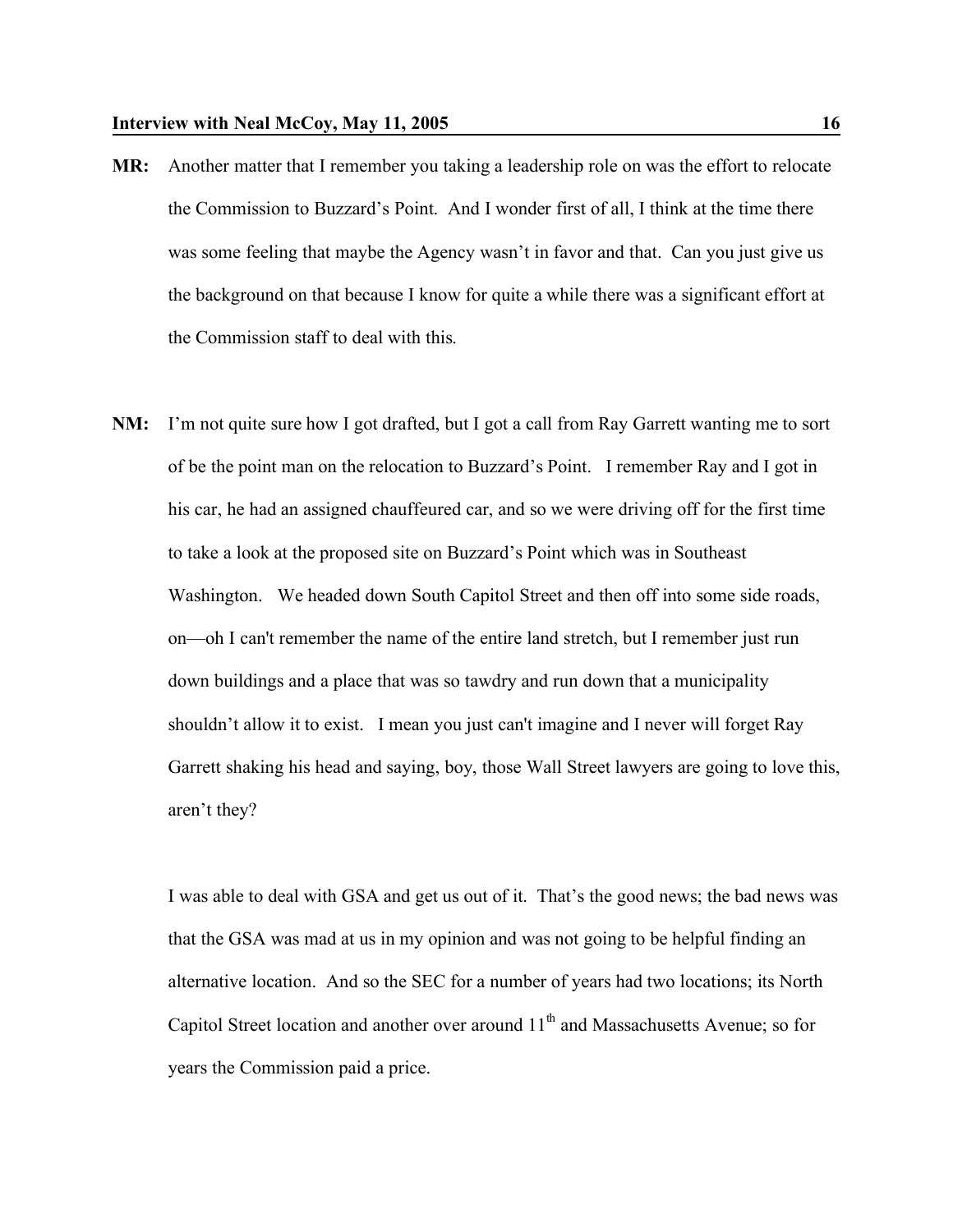- **MR:** Neal, how did you go about persuading GSA that Buzzard's Point wasn't the right place for the Commission?
- **NM:** I got one of my comrades someone from Corp Fin and we went down to the leading bar in the area one night just to see what sort of crowd it was and who else was operating a business in the vicinity.
- **MR:** Because the staff worked late at night?
- **NM:** The staff worked late at night and the related concern was there weren't cabs down there at night. Whoever came to this bar drove. I sent Ben Milk, who was the Executive Director, down to count taxis and to come up with a report on how many taxis had gone down the road that led to our proposed building in Buzzard's Point. So between the report on a rather seedy nightlife and taxis, I think GSA finally decided to change course.
- **MR:** All right; well let's change the tape over. Neal, as I recall, you also had responsibility for the Proxy Rules, the Shareholder Proposal Rule, and you also dealt with Proxy Contests. Can you talk a little bit about your experience in those two areas?
- **NM:** The Shareholder Proposal Rule was probably the most difficult rule that I ever administered at the SEC and the reason was everybody had political views on whatever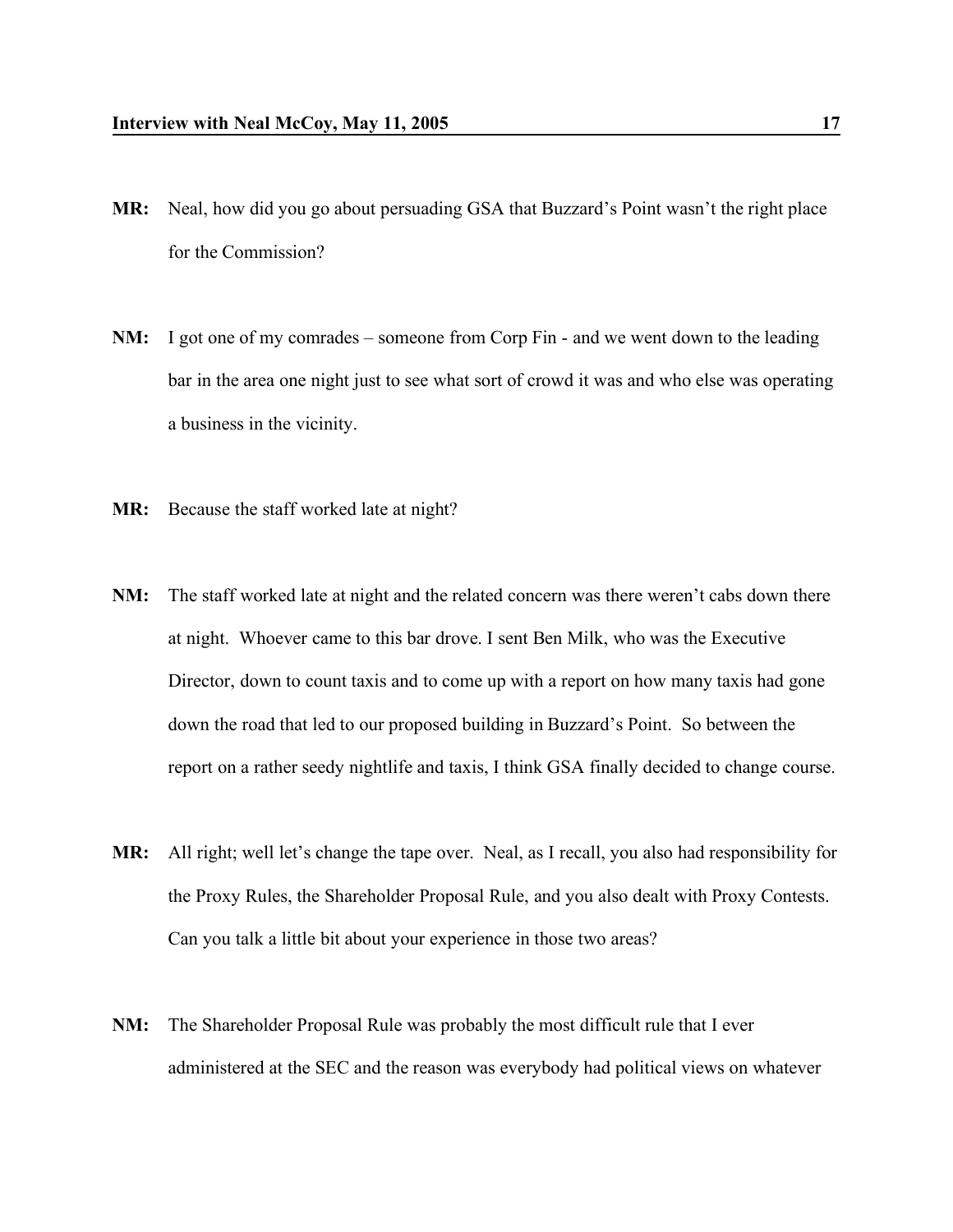the subject matter of the proposal was. So you were almost never dealing with the rule itself. You obviously were dealing with the rule but you had to make decisions based on what the submitter of the proposal was trying to achieve and whether or not someone thought it was right for him to try to achieve that. I've never dealt with anything where everybody from the staff and the Commissioners had such conflicting views as to whether these proposals ought to go in the Proxy Statements.

Proxy Contests on the other hand were always sort of fun and maybe that's why I later went with Skadden Arps who did not only Proxy Contests but other kinds of contested takeovers. And playing a role of trying to keep the warring parties under control and in compliance with the securities laws I always found to be challenging and interesting.

**MR:** And did you work at all with the implementation of the Williams Act?

- **NM:** My recollection is that I did not play a role in drafting anything. Well I may have reviewed it but I certainly did have primary responsibility for drafting. But I did play a role in implementation and interpretation after it was adopted.
- **MR:** You know you mention that you ended up leaving the Commission and joining Skadden Arps as a partner in the Washington office. What year was that?
- **NM:** That would have been 1977.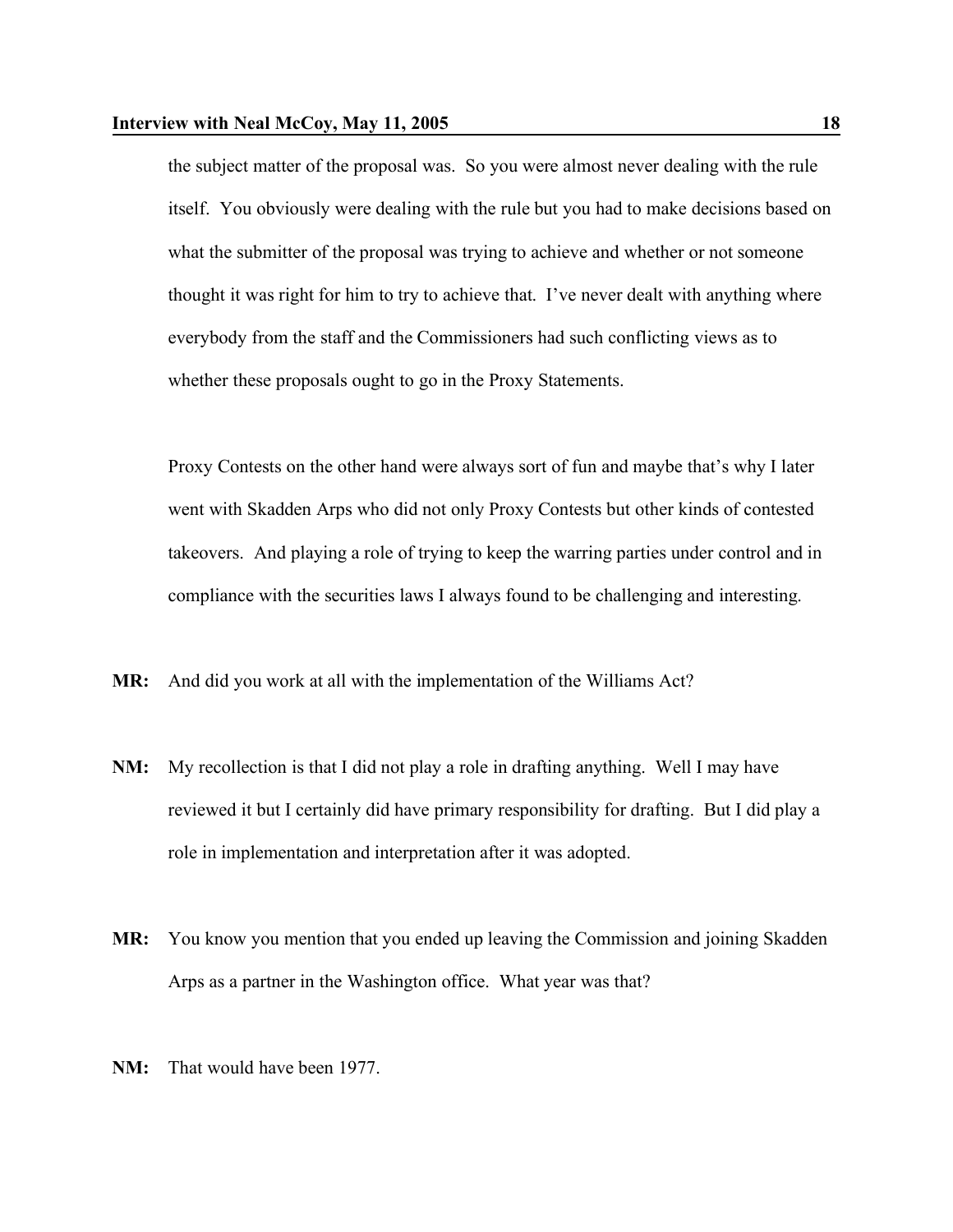- **MR:** And so you were at the Commission eleven-plus years. Do you have any perspective on how it changed in that decade plus from the late '60s to the end of the '70s?
- **NM:** Some of the things I've touched on; number one it has done a better job of keeping issuers and accountants and their counsel informed about the Commission's thinking and what the Commission expects. The whole rule making and promulgating area has received and still receives a lot more attention from a lot more very talented people. Whatever the Commission issues in that area I think is better thought through and the product that goes out for comment is a very high quality product.

One thing that I think that I'm proud of that hasn't changed that much is that Corp Fin in particular has not tried to take on a regulatory bent. In other words, its mandate is disclosure and I think it's done an excellent job of doing that. My experience with some other divisions or offices which have tried to regulate too much, getting so close to whatever it is that they create is that the regulation is less effective and Corp Fin has done a wonderful job of avoiding that problem.

The whole Merger and Acquisition area—what I just said notwithstanding, with going private and similar types of transactions, I think the Division did a good job of setting very significant guidelines, but ones which are by and large self-executing. I think that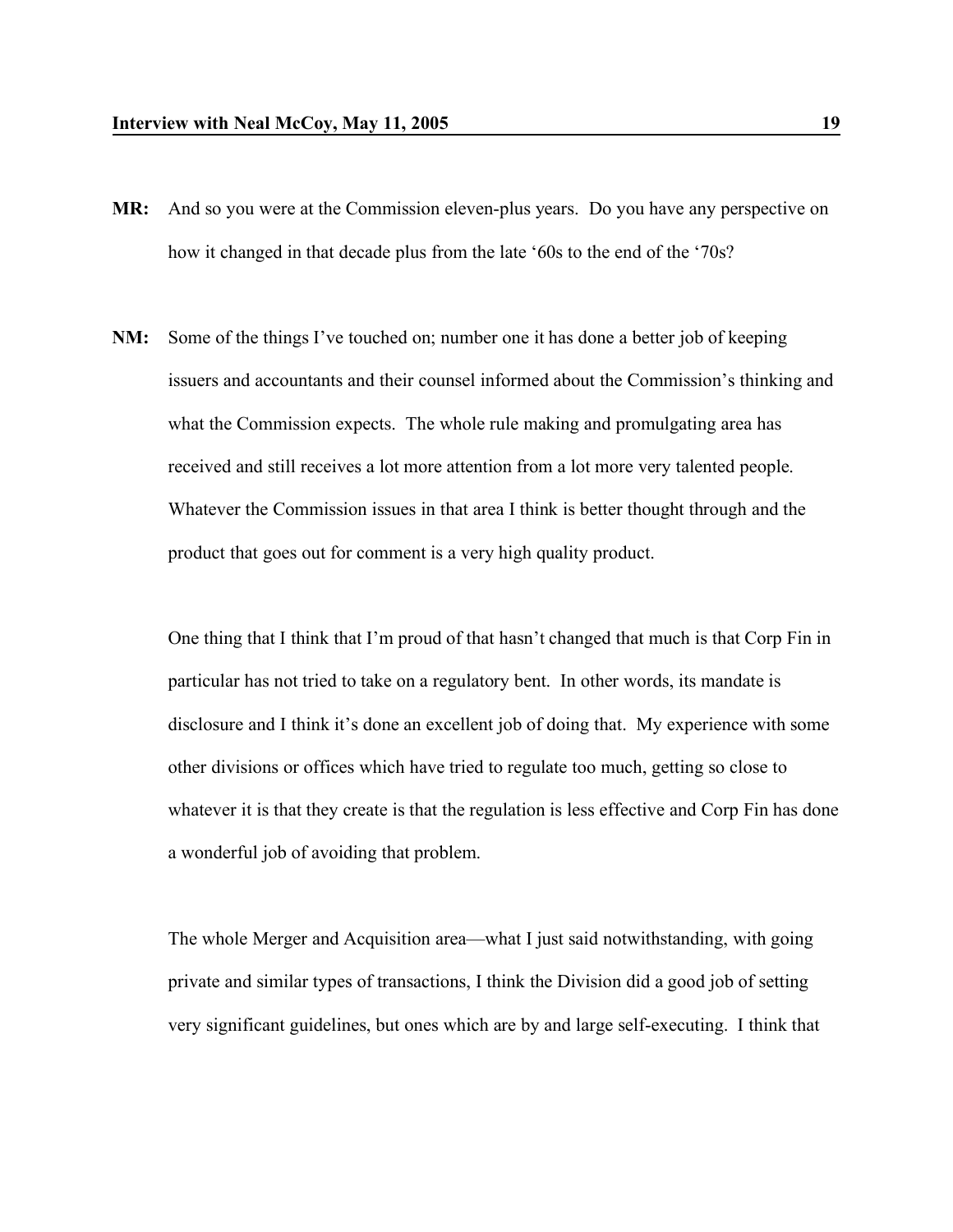the interference into that area and the creation of more helpful and sophisticated rules is a big achievement during the period that I was there.

- **MR:** And I think that's again—we talked about it—but these rules have lasted for decades and it's a testament to that. As you look back over that eleven years, is there any particular story that you think merits recording for posterity in terms of the things that you did at the Commission?
- **NM:** I think the most scared I've ever been—there was a company called Packo which owned a blueberry patch near May's Landing, New Jersey and Packo was seeking one way or another to acquire a larger New York Stock Exchange company called Crescent Corporation. The staff suspected that some of the financing had come from a well known member of the American mob and we had arranged, and by we I mean Alan Levenson and I, to meet one of the mobsters at midnight in Cherry Hill, New Jersey, outside of Philadelphia.

And so at midnight Alan and I show up in a government car with *Property of United States Government* stenciled on each of the two front doors and we were looking around and we noticed **-** by and large it was a pretty deserted street at that hour of the night - but there were several cars with people hunkered down in there and appearing to be asleep. And we wondered what have we got ourselves into.